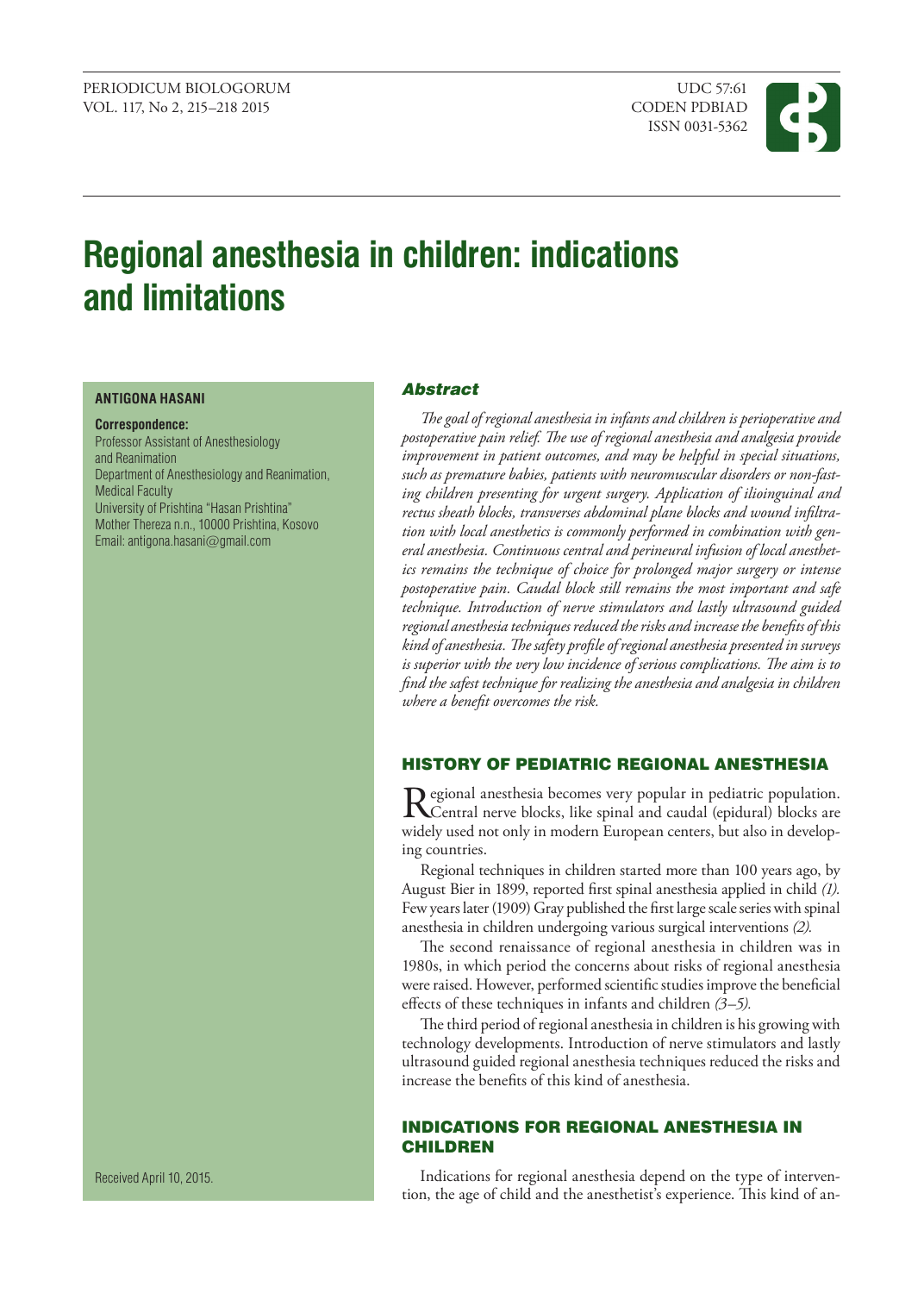esthesia is widely used in urologic, orthopedic and lower abdominal surgery, and also in cardiac surgery. The other indications for this kind of anesthesia are the all cases in which is general anesthesia contraindicated, like full stomach and risk of aspiration, difficult intubation, allergy to general anesthesia, pseudocholynesterase deficiency or history of malignant hyperthermia. Regional anesthesia can be used in patients with upper airway or pulmonary infections.

The block selection is depended on age. In neonates and infants, two kinds of blocks are mostly used: spinal and caudal epidural. Peripheral nerve blocks are used in older children, mostly, below 6 years old.

When we talk about indications and benefits of regional anesthesia in pediatric population, we must compare it with general anesthesia.

Risk of morbidity and mortality is highest in children under 1 year of age during general anesthesia. However, most operations are avoided during this period; surgery performed on neonates is often emergency surgery. Anesthetic concerns relate mostly to the airway and cardiovascular systems, but some of the metabolic and neuromuscular disorders may have life-threatening reactions with anesthetic agents. The morbidity related to regional anesthesia in children, based on retrospective and prospective studies, is low, 1: 1000 overall *(6–9).*

Drugs used to generate general anesthesia have been used for many decades to patients of all ages without evidence of long-term damage. New evidence from animal research is accumulating in the field of anesthetic neurotoxicity *(10–12).* According to their results, possibility of long lasting effects on the central nervous system might be expected. Infants and neonates are considered to be at greater risk due to immature nervous systems. Reaching definite information about the effects of anesthetics on the developing brain will probably take numerous animal and human studies during many years. These further studies need to answer many questions regarding the effects of anesthetics on neurologic development in children other than age, the use of specific anesthetic drugs and techniques, duration of exposure, doses and other factors. Currently there are no alternatives to the anesthetic drugs in use, but application of regional anesthesia when possible may be the best alternative.

Surgical trauma induces a stress response that has endocrine, metabolic, hormonal, immunologic and inflammatory consequences. All these factors lead to cellular and organ dysfunctions with long convalescence period, especially in children. Regional anesthesia was more effective in reducing surgical stress during surgery than systemic opioids *(13).*

Respiratory complications during and after general anesthesia in babies are the other reason to practice regional anesthesia. Alveolar collapse, hypoxemia, apnea and bradycardia are significantly lower postoperative complications with regional blocks, than those who receive general anesthesia. Rate of ventilator support after anesthesia is also reduced, mostly in large surgeries, like thoracic, upper abdominal and cardiac anesthesia *(14, 15).*

Analgesia is in other issue achieved with regional blocks. Acute pain causes chest and abdominal wall muscle splinting and result with decreased tidal volume and alveolar ventilation *(16).* Pain in babies and small children has been ignored for many years, and usually was untreated. Quality of postoperative pain control possible with regional anesthesia and its minimal effect on cognitive function is difficult to realize with other methods. Neonates had lower pain scores and overdose with opioids could have fatal outcome *(17).*

Caudal blocks and dorsal penile blocks are effective for circumcision performed in awake neonates. Ilioinguinal and rectus sheath blocks, transverses abdominal plane blocks and wound infiltration with local anesthetics is commonly performed in combination with general anesthesia. Spinal, epidural, and caudal routes are applied for with general anesthesia or in awake neonates *(18).* The advantages include reduction of general anesthetic and opioid requirements, and the need for postoperative mechanical ventilation and other postoperative respiratory complications.

But still, when compared to adult regional anesthesia, regional anesthesia in children is relatively rarely done. According to a French survey, regional pediatric anesthesia represents 12% of the total anesthesia cases; infants represent 1%, and neonates or preterm babies are extremely rarely done *(19).*

In regards with many studies and meta-analyses *(20– 21)* is improved that epidural analgesia decrease the length of stay in hospital, decrease the complications, like respiratory complications, vascular and gastrointestinal complications, low the rate of nausea and vomiting in postoperative period.

## Continual regional anesthesia

Prolonged intraoperative and postoperative analgesia with continuous central or peripheral nerve block catheters (CCT) became the preferred technique in many pediatric centers. Duration of plain long acting local anesthetics is only 3–5 h, which is easily solved by this technique.

The indications to place a catheter for continuous peripheral nerve blocks are long and painful intraoperative procedures requiring postoperative pain control for many days. Postoperative rehabilitation and physiotherapy are probably the main indications, because only if pain is under control, the successful rehabilitation could be performed. Many published studies underline the efficacy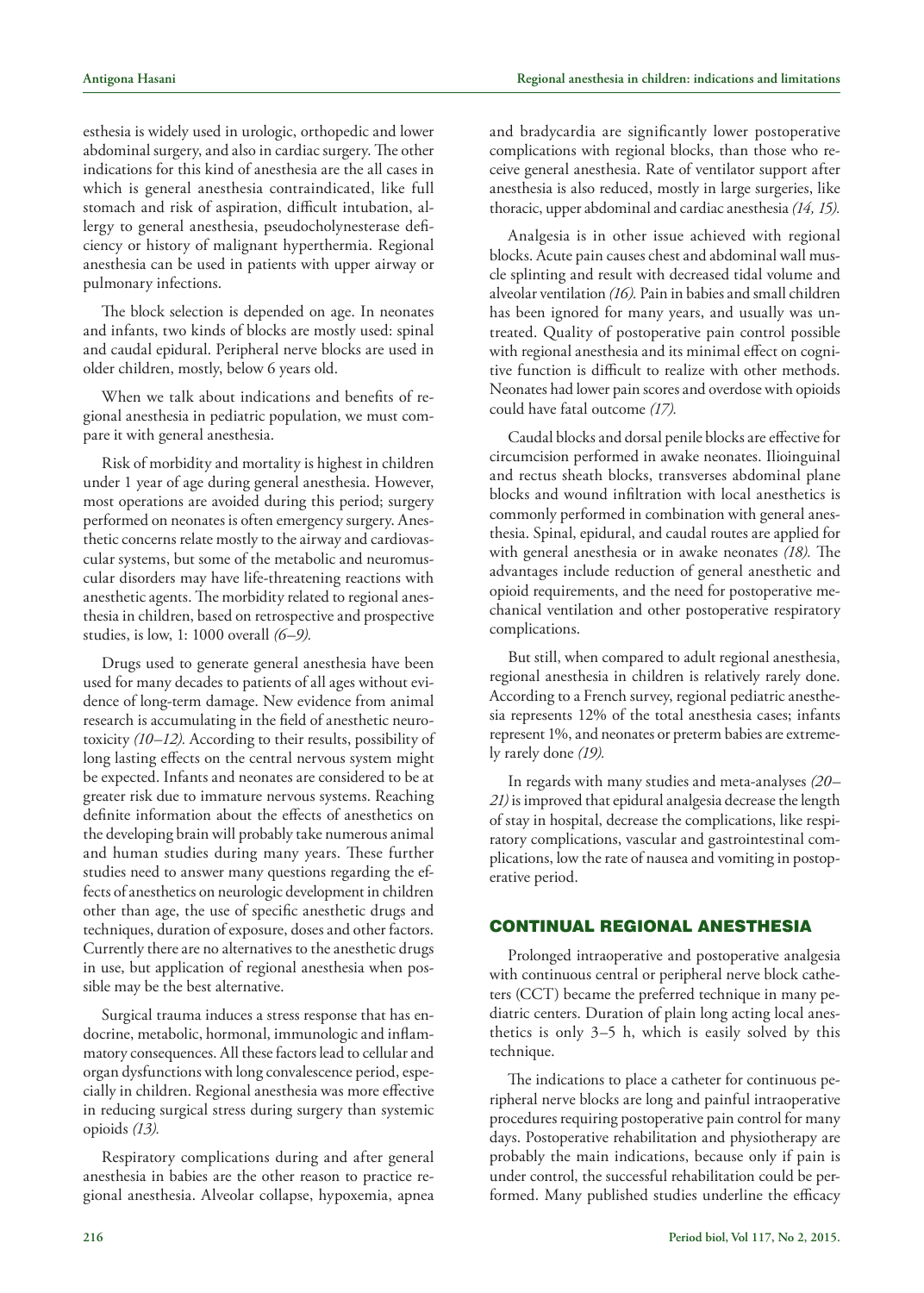and safety of analgesia via a peripheral catheter, and the low rate of complications or side effects. The stress response and postoperative complications is visibly decreased compared with systemic analgesia. They can affect outcome and the postoperative cost, intensive care unit and hospital stay is rapidly increased. The incidence of PONV is very low, but the bowel function is not impaired *(22).*

In neonates, epidural catheters inserted through the sacral hiatus can be advanced to a lumbar or thoracic level. This catheter allows the neonate to benefit from epidural analgesia without the worry of spinal cord injury *(23).* In the series of 15,013 central blocks; 29 of them was neuraxial catheters, the complication rate for 0±30-dayold term and preterm neonates was 0% *(19).*

The conduct of continual regional blocks in children by pediatric anesthesiologist carries only a small risk for neural damage *(19).*

# Limitations of regional anesthesia in children

The anatomy of children differs from that of adults in the size and position of the spinal cord. At birth, the cord ends at L3 and the dura at S3; therefore, an injury to the spinal cord can occur when a lumbar epidural block is performed even at low levels. By the end of the first year of life, the cord and the dural sac rise to reach their adult levels, L1, L2 and S2. The loose epidural fat increases a spread of local anesthetics, up to the thoracic region. Up to the age of 6–8 years central nerve blocks, spinal and epidural, causes only minimal cardiovascular changes.

Myelination is not complete until 12 years of age. Incomplete myelination allows for better penetration of local anesthetic into the nerve fibers. Also, the loose of fascial attachments around the nerves increase the spread of local anesthetic. Furthermore, because the local anesthetic spreads easily in children, the duration of the block may be shortened compared to an adult. As the patient's age increases, local anesthetic latency of onset and duration of action increases as well *(24).*

Martin Jöhr *(25),* in his article presented at ESRA Winter Week 2010, described three phenomena which characterized the pharmacokinetics in neonates and small infants: firstly, a larger volume of distribution leading to lower plasma levels; secondly, an increased free non-protein bound fraction enhances toxicity and, thirdly, a diminished metabolic clearance. Low levels of  $\alpha$ -1 acid glycoprotein lead to higher serum levels of unbound local anesthetic, and this free drug is responsible for toxicity. Infants also have decreased clearance and a longer elimination half-life of local anesthetic compared to adults. All these factors contribute to the increased general risk of local anesthetic toxicity resulting from a predominance

Absolute contraindications for spinal anesthesia in children include refusal of the parents, coagulation defects, and infection at the site of insertion, true allergy to local anesthetics, severe hypovolemia, progressive neurologic disease and uncontrolled convulsions *(26).*

The French-Language Society of Pediatric Anesthesiologists *(19)* reports the results during the one year period. From 85,412 procedures; 61,003 were realized with general anesthesia and only in 24,409 cases were performed regional anesthesia. Most of the blocks were caudal (15,013 or more than 60%), and the other part included different regional techniques. Most of the blocks were performed under light anesthesia. Complications were rare and minor, without any sequel. The overall complications rate of regional anesthesia was 0.9 in 1000, but complications occurred with central blocks were 1.5 in 1000.

The incidence of complications during regional anesthesia is relatively low.

## **CONCLUSIONS**

Regional anesthesia could not replace the general anesthesia in children. But, the high benefits and extremely low incidence of complications during regional anesthesia must support anesthesiologists to use them more frequently.

### **REFERENCES**

- **1.** BIER A 1899 Versuche uber Cocainisirung des Reuckenmarkes. *(Experiments on the cocainization of the spinal cord). Deutsche Zeitschrift fur Chirurgie 51:* 361–9
- **2.** GRAY H T A 1910 further study on spinal anaesthesia in children and infants. *Lancet 2:* 1611–1616
- **3.** STEWARD D J 1979 Manuel of Pediatric Anestehsia. Longmans, Canada.
- **4.** Rees G J, Gray T C 1981 Paediatric Anesthesia: trends in courent practice. Butterworths, London.
- **5.** Krane E J, Dalens B J, Murat I, Murrell D 1998 The safety of epidurals placed during general anesthesia. *Reg Anesth Pain Med 23(5):* 433–8
- **6.** Peterson K L, DeCampli W M, Pike N A, Robbins R C, REITZ B A 2000 A report of two hundred twenty cases of regional anesthesia in pediatric cardiac surgery. *Anesth Analg 90:* 1014–1019
- **7.** Llewellyn N, Moriarty A 2007 National pediatric epidural audit. *Pediatr Anesth 17:* 520–532
- **8.** Polaner D M, Bosenberg A, Cravero J *et al.* 2009 Preliminary data from the Pediatric Regional Anesthesia Network (PRAN); demographics, practice patterns, and complications. American Society Anesthesia Annual Meeting, New Orleans, LA.
- 9. GUNTER J 1991 Caudal anesthesia in children: a survey. Anes*thesiology 75A:* 936
- 10. SANG C, BERDE C 1994 A multicenter study on safety and risk factors in pediatric regional analgesia. *Anesthesiology 81A:* 1386